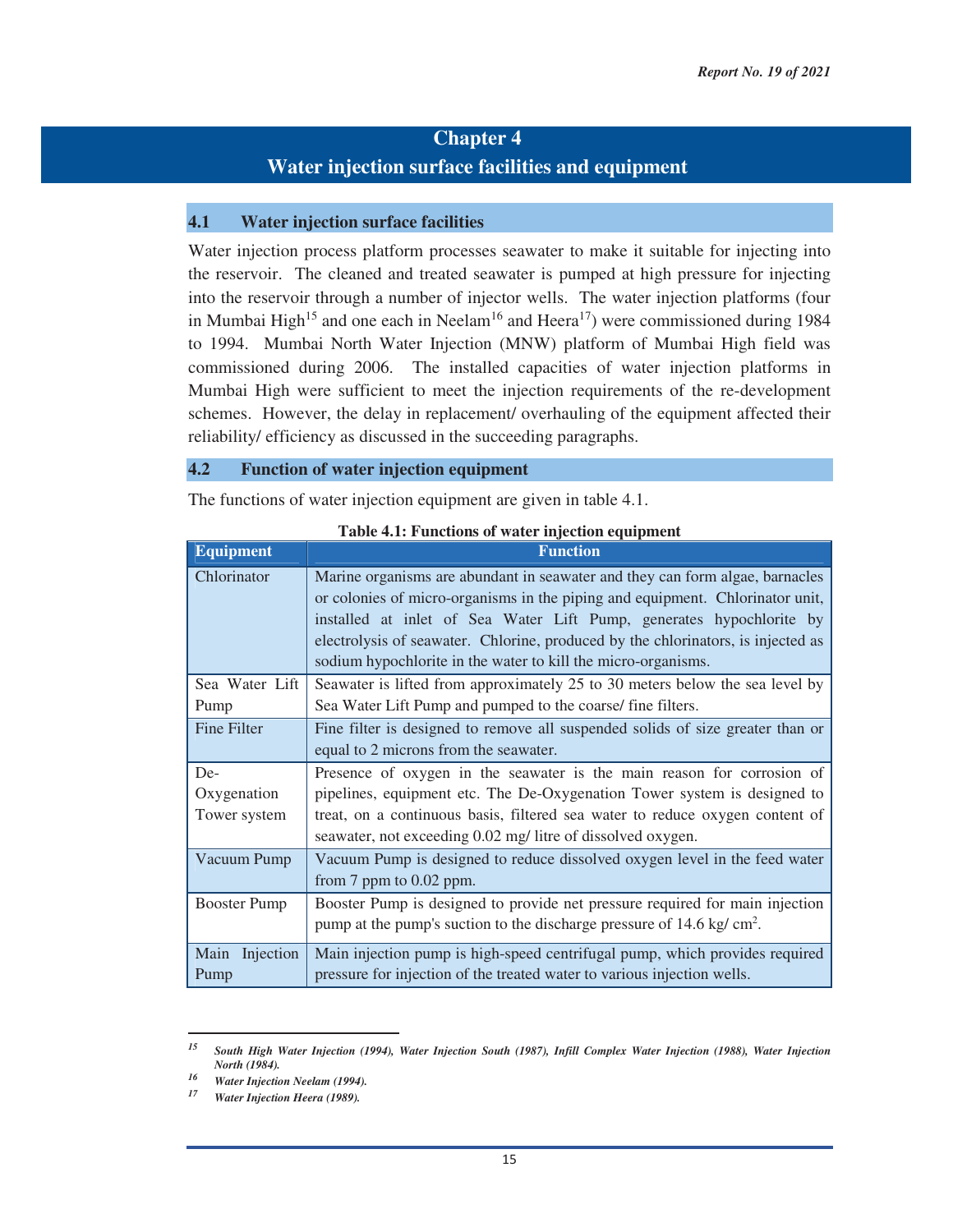| <b>Equipment</b>                                                                                                                        | <b>Function</b>                                                                                                                                                                        |  |  |  |
|-----------------------------------------------------------------------------------------------------------------------------------------|----------------------------------------------------------------------------------------------------------------------------------------------------------------------------------------|--|--|--|
| Dosing Pump                                                                                                                             | The chemical injection pump with manual stroke adjustment for capacity control is<br>designed to inject chemicals (for various purposes) at required dosage in the injection<br>water. |  |  |  |
| Source: Management response and IOGPT Report on 'Study on requirement of coarse filter in water injection<br>complexes of Mumbai High'. |                                                                                                                                                                                        |  |  |  |

The details of major equipment installed (running and standby) at water injection platforms at Mumbai High and Neelam and Heera fields is mentioned in **Annexure V**.

### **4.3 Critical and essential equipment**

The company classified equipment installed at offshore facilities broadly into two categories, *viz*., critical equipment (which directly contribute to oil and gas production and meant for un-interrupted operation) and essential equipment (which do not directly contribute to oil and gas production but essential to support operations). Accordingly, the company categorised seawater lifting pumps, booster pumps and main injection pumps as 'critical' and chlorinators, fine filters, de-oxygenation tower and vacuum pumps as 'essential' equipment.

Audit observed that chemical dosing pumps were not considered as essential equipment. If the desired quality of water is not maintained at the platform, then it may corrode the water injection equipment, clog the wellbore and indirectly impact the crude oil production. Going by the definition of essential equipment adopted by the company, Audit is of the view that all chemical injection pumps should also be considered as essential.

Management/ Ministry stated (February/ June 2021) that as suggested by Audit, chemical dosing pumps would be considered for inclusion under essential equipment.

## **4.4 Equipment replacement/ revamping policy**

As a sequel to C&AG Report No. 8 of  $2006<sup>18</sup>$ , the company formulated (2007) equipment replacement policy for all major equipment of offshore facilities. Design service life of water injection equipment formulated by the company as per the replacement policy is given at **Annexure VI**.

In this regard, Audit observed that this policy, however, has not been adhered to. As recorded in the internal documents, failure of equipment is attributed to poor maintenance practices, delay in overhauling, replacement/ revamping etc.

Management/ Ministry stated (February/ June 2021) that equipment package replacement/ revamping depends on the operating condition and age of the equipment. All decision pertaining to replacement/ retention of the equipment are being taken as per the extant replacement/ retention policy.

Audit is of the view that rather than having a timely approach, Management adopted a reactive approach for revamping of platform/ replacement of equipment after expiry of its

<sup>&</sup>lt;u> 1989 - Johann Stein, mars ar breithinn ar chuid ann an t-</u> *18 Availability and Utilisation of Critical Equipment of Offshore Installation in ONGC.*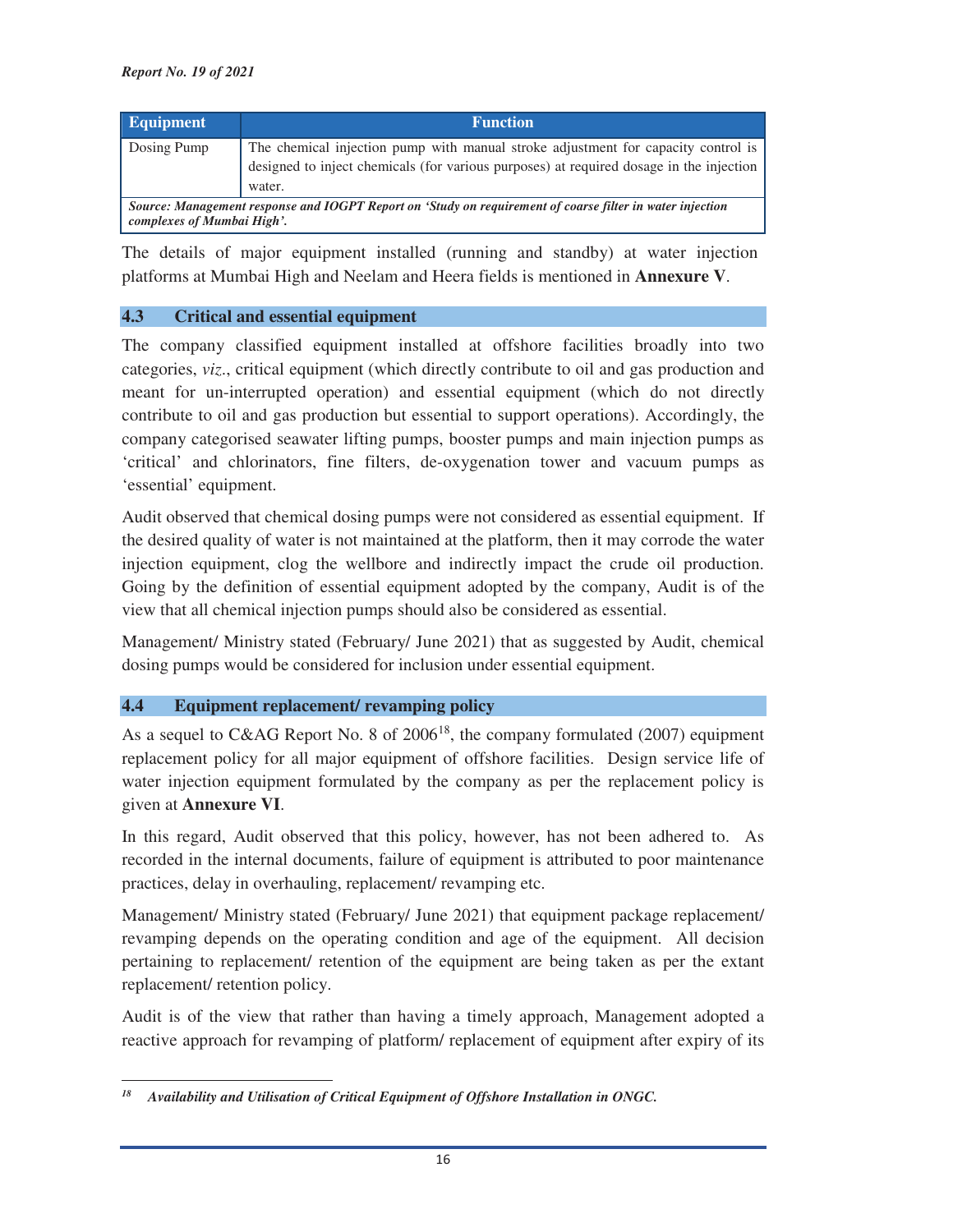design operational life and system became unreliable. This affected the quantity and quality of water injection.

#### **4.5 System and equipment availability**

The term 'equipment availability' has been defined internally by the company as 'the availability of particular equipment for operating purposes'. Equipment availability was taken care of by the standby equipment during the period of maintenance and repairs of equipment in operation. Similarly, 'system availability' of any critical equipment has been denoted as 'availability of equipment (both operating and standby) for un-interrupted flow of production'. While setting the operational targets, the 'system availability' of 100 *per cent* was assured to the extent that the equipment down time was less than equipment standby time. Considering this philosophy, ONGC has set the target of 100 *per cent* for system availability and 95 *per cent* for equipment availability. The system availability of water injection equipment installed in various water injection platforms at Mumbai High and Neelam and Heera fields during the 2014-15 to 2018-19 is given in **Annexure-VII**.

In Mumbai High and Neelam and Heera fields, 'system availability' of critical equipment at platforms *viz*., Infill Complex Water injection, South High Water injection, Water Injection South and Neelam Water injection was below the target of 100 *per cent*. Similarly, at Infill Complex Water injection, Water Injection South, Neelam Water injection and Water Injection Heera platforms, 'system availability' of essential equipment was below the target of 100 *per cent.* Audit observed that though system availability of some of the equipment was denoted as 100 *per cent*, performance of the equipment was below par due to ageing, coupled with delay in replacement/ revamping.

Management/ Ministry stated (February/ June 2021) that it has taken many initiatives from time to time to improve the water injection quality and quantity. It is a regular ongoing process considering the matured field environment and the ageing of installed equipment/ systems/ sub-systems including the peripheral and control.

Audit is of the view that the company adopted a reactive approach rather than timely revamping of platform/ replacement of equipment, after expiry of its design operational life and after the system became unreliable. This impacted the quality and quantity of water injection.

#### **4.6 Reliability of equipment availability/ system data**

From the review of Monthly Progress Report (MPR) and Daily Progress Report (DPR) of equipment in Mumbai High, Audit observed that in a large number of cases, the equipment run/ standby/ maintenance hours were not matching with each other and to that extent equipment availability data was not reliable. Audit highlighted instances in Neelam MPRs, where equipment was continued to be shown as available with running hours, even when it was sent for repairs and where average dispatch of water injection was denoted even when running hours was nil for all injection pumps (**Annexure-VIII)**.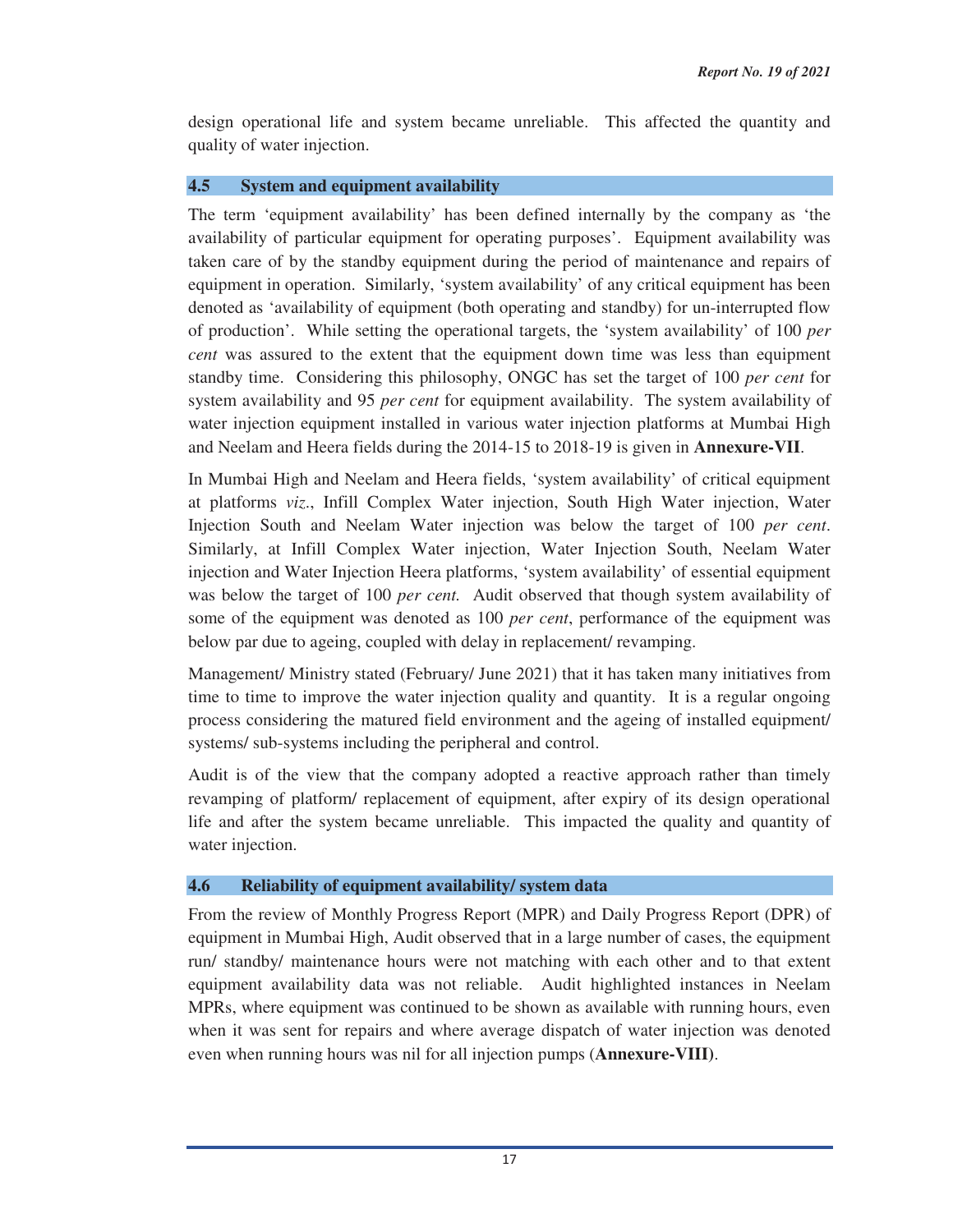Management stated (June 2020) that most of the reports are manually handled by different sections and departments; accepted that some error in manual data entry had taken place and that the teams at offshore have been advised to feed all data in SAP system for removing any discrepancies.

#### *Recommendation No. 3*

*The company should ensure maintenance of the equipment availability data through SAP system and ensure generation of reports directly from SAP.*

## **4.7 Methodology for working out 'system availability' of equipment**

System availability of equipment is one of the key indicators to measure the performance of the Asset. Audit however, observed instances where despite the system being 'available', it could not meet the performance criteria as discussed below:

In Water Injection South platform, as against the planned injection of 247,115 bwpd during 2018-19, actual water injection was only 177,549 bwpd (shortfall of 28 *per cent*). However, system availability of main injection pumps was reported as 100 *per cent*, even though only one injection pump with capacity of 1.20 lakh bwpd was in operation during December 2017 to July 2018.

• The 'system availability' of fine filters in South High Water Injection platform during 2016-17 and 2017-18 was recorded as 100 *per cent*. However, the particle counts exceeded the operational limit of <2000 per ml due to inefficiency in operation of fine filters.

• The 'system availability' of the vacuum pumps was reported as 99 *per cent* in Neelam during 2014-15 to 2018-19. Out of 60 months, in 22 months the average dissolved oxygen level was higher than the prescribed level of 20 parts per billion (ppb). Of these, in 19 months higher dissolved oxygen levels matched with non-availability of vacuum pump. Similarly, in case of Heera, out of 25 months where dissolved oxygen levels were higher than the prescribed level of 20 ppb, 23 months matched with non-availability of vacuum pumps. The system availability of vacuum pumps was, however, denoted as 100 *per cent* in all the months.

Management stated (February 2021) that with 100 *per cent* system availability of main injection pumps, it is apparent that available injection pumps were adequate to meet the actual field requirement and injection pump was stopped due to other field conditions.

The reply is not borne out of facts as the second pump was partially available during the period December 2017 to July 2018 and after its restoration, the injection was restored to the planned levels as before. Audit is of the view that achievement of 'system availability' target without meeting the operational requirement is of diminished utility.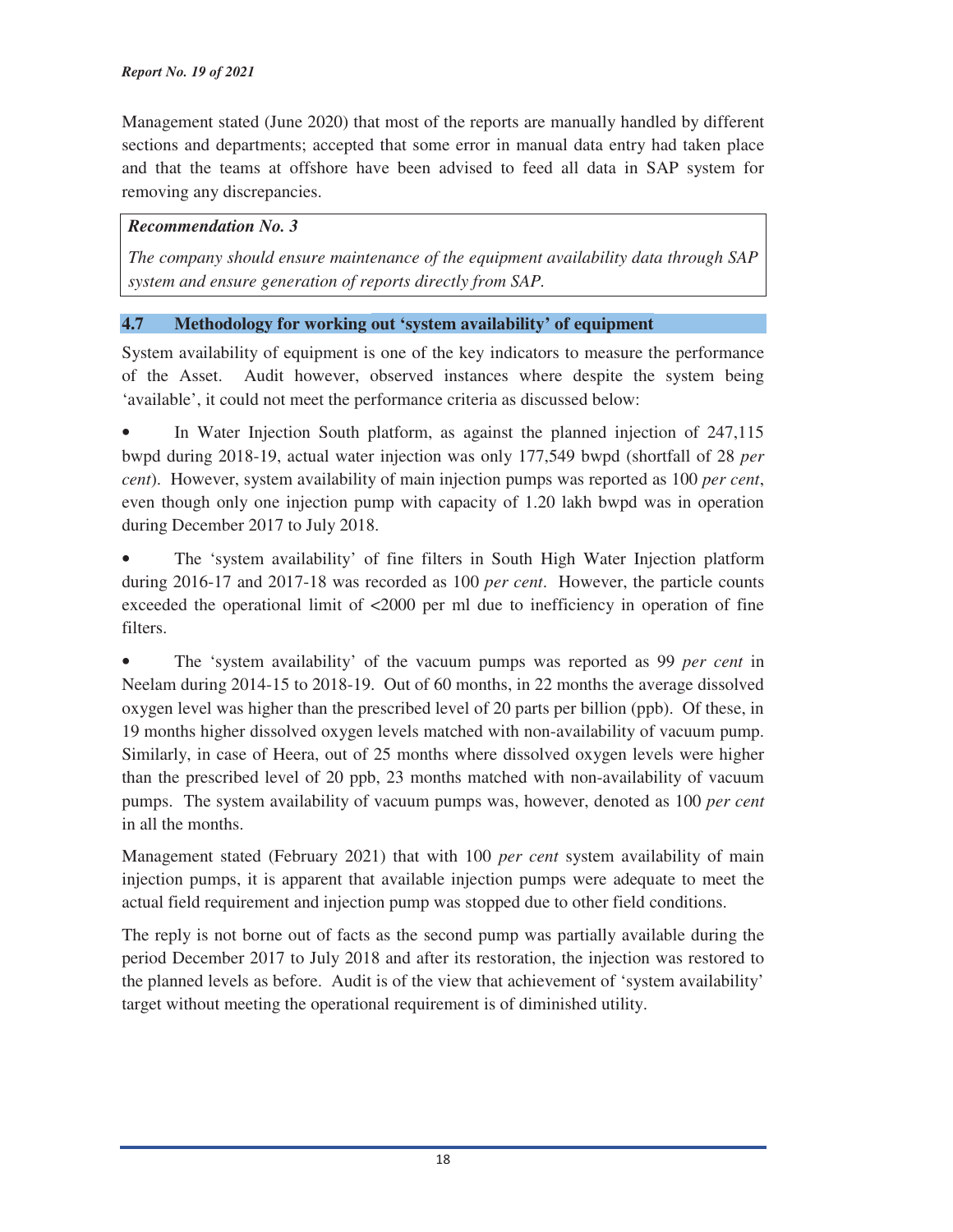#### *Recommendation No. 4*

*The company needs to consider efficiency/ performance of the equipment for meeting the operational requirement while working out the 'system availability' of equipment and the Management should ensure reliability and availability of equipment for uninterrupted operation.*

#### **4.8 Monitoring mechanism – Plant Maintenance module in SAP system**

The company implemented SAP ERP system including the Plant Maintenance module in 2003. Plant Maintenance module is designed to meet the requirement of planned and unplanned maintenance of equipment, mapping of critical parts of equipment and their overhaul/ repair history. Processing of maintenance data can aid performance analysis, improve operational effectiveness, and provide useful insights to enable management decisions.

In this regard, Audit observed that Plant Maintenance module was not extensively used to obtain the intended benefits. It was used only for rotary equipment (pumps, motors) under maintenance. Static equipment<sup>19</sup> were not mapped and the maintenance activities and their details are not fed in the module. Equipment logs/ history of repairs/ make-wise performance of equipment could not be obtained from the Plant Maintenance module in the absence of data not being fed or lack of mapping.

Audit further observed that in large number of cases, day-wise equipment availability data does not match with the monthly equipment availability data. The equipment history, tripping details and monthly performance reports were also maintained outside the SAP system. The monitoring and control mechanism is not strengthened as envisaged, by selectively utilising the Plant Maintenance module and by relying on manual reports. The effectiveness of the Plant Maintenance module and the monitoring mechanism is thus undermined.

Management/ Ministry (February 2021/ June 2021) assured that all functionalities of Plant Maintenance module would be extensively used to get the intended benefit.

### *Recommendation No. 5*

<u> 1989 - Johann Stein, mars ar breithinn ar chuid ann an t-</u>

*Management may extensively use functionalities under Plant Maintenance module in SAP system so as to get its intended benefit of aiding performance analysis, improving operational effectiveness and providing useful insights to Management decisions.*

#### **4.9 Delay in replacement/ revamping of equipment**

#### **4.9.1 Non-functional Chlorinators for more than eight years**

Chlorination of seawater is the first step to get the desired quality of injection water. Raw seawater is chlorinated at the intake of seawater lift pump to control growth of both microorganism and bacteria. The bacteria present in the seawater, which choke filters, can also

*<sup>19</sup> Equipment having no moving parts-like fine filters, DO tower in water injection system.*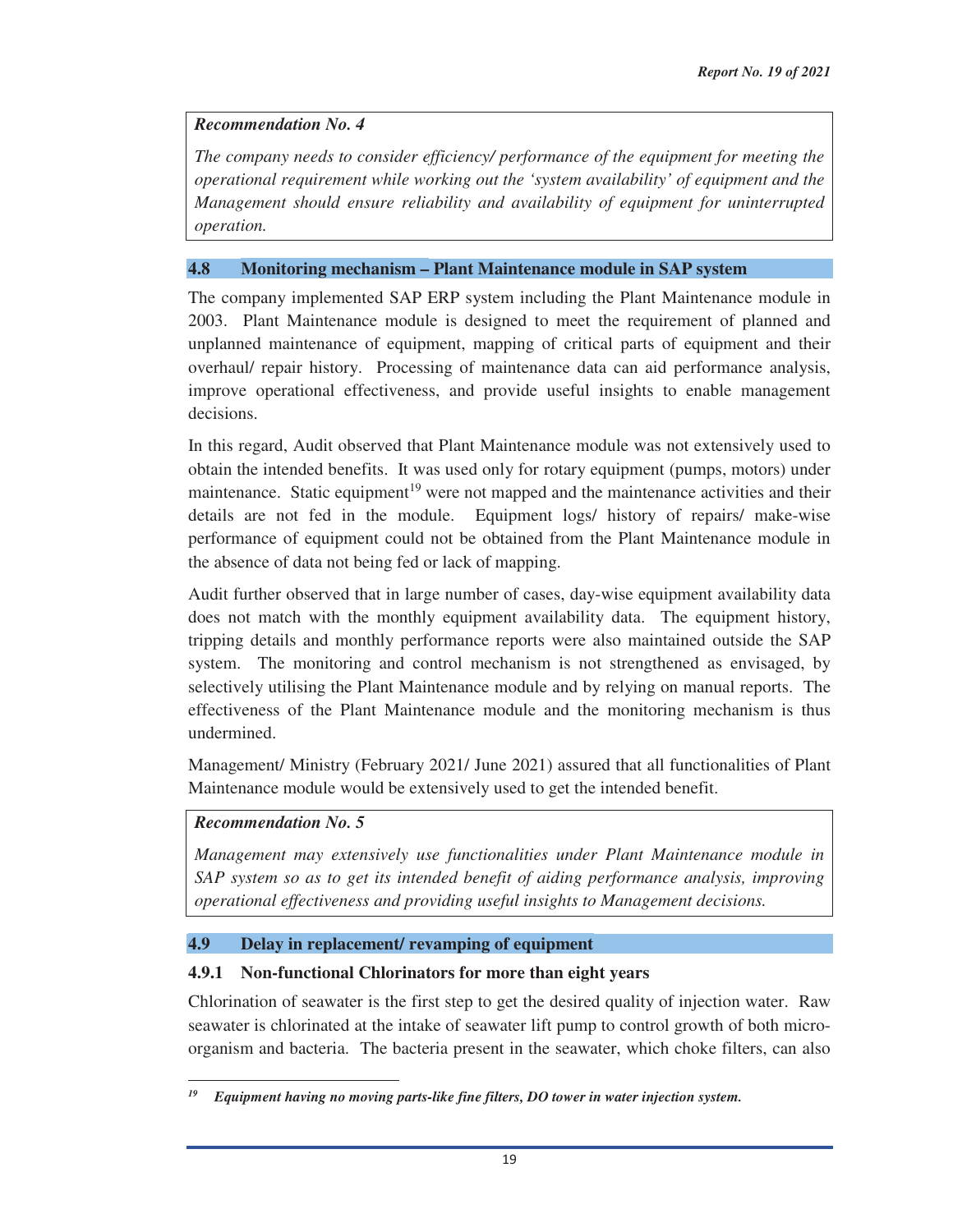plug the formation. Bacteria, especially sulphate reducing bacteria which caused microbial induced corrosion, is extremely aggressive and in its worst form will lead to piping failures within a short period. Once established, microbial induced corrosion is difficult to be eliminated and may elevate into chronic maintenance and operating problem for years to come. In the absence of chlorine, even 90 *per cent* removal efficiency of particles  $>2$ microns is difficult to achieve.

Design life of chlorinators is 15 years. Audit observed that the chlorinators installed with the platforms outlived their design life as early as 2002 to 2008 (except Mumbai North Water Injection platform which was commissioned in 2006). Chlorinators were replaced in Water Injection North Platform in 2012. The chlorinators stopped working in Water Injection South Platform (2009, 2012), Infill Complex Water injection platform (2010, 2017), South High Water Injection Platform (2010), Neelam Water Injection (2010) and Heera Water Injection (2010) Platforms. Presence of general aerobic bacteria and sulphate reducing bacteria in various stages of water injection system was observed in the absence of functioning chlorinators.

Institute of Engineering and Ocean Technology (IEOT), research and development institute of the company which conducted study (October 2012) on failure analysis of water injection pipelines in Neelam and Heera, mentioned that the chlorinator units were not in use since last few years in Neelam water injection platform and recommended the practice of use of primary biocide i.e., chlorine generated through electrolysis of seawater. The in-house committee which studied pre-mature failure of pipelines for Mumbai High and Neelam and Heera fields also observed (August 2014) that the presence of general aerobic bacteria and sulphate reducing bacteria at the main injection pump discharge was due to non-functioning of chlorinators, more or less at all the platforms. The committee recommended that proper functioning of chlorinator and regular injection of chlorine at seawater lifting pump inlet must be ensured or alternative chlorination system be considered.

Audit observed inordinate delay in finalisation of tender/ re-tender for chlorinators. In the absence of chlorinators, in large number of cases, general aerobic bacteria and sulphate reducing bacteria was observed at the fine filter itself. This resulted in continuous deterioration of fine filters and affected the quality of injection water. The poor quality of injection water also led to deterioration in water injection pipelines and contributed to their pre-mature failure.

Management stated (February 2021) that chlorinators are being replaced in phases; new units were commissioned at Neelam (March 2019) and at Heera (May 2019), being replaced at South High-Water Injection and Infill Complex Water Injection and new chlorinators along with other facilities will be installed at Water Injection South by September 2021.

The reply may be viewed in light of the fact that chlorinators in water injection platforms were not functional for more than 8-10 years, which have affected quality of water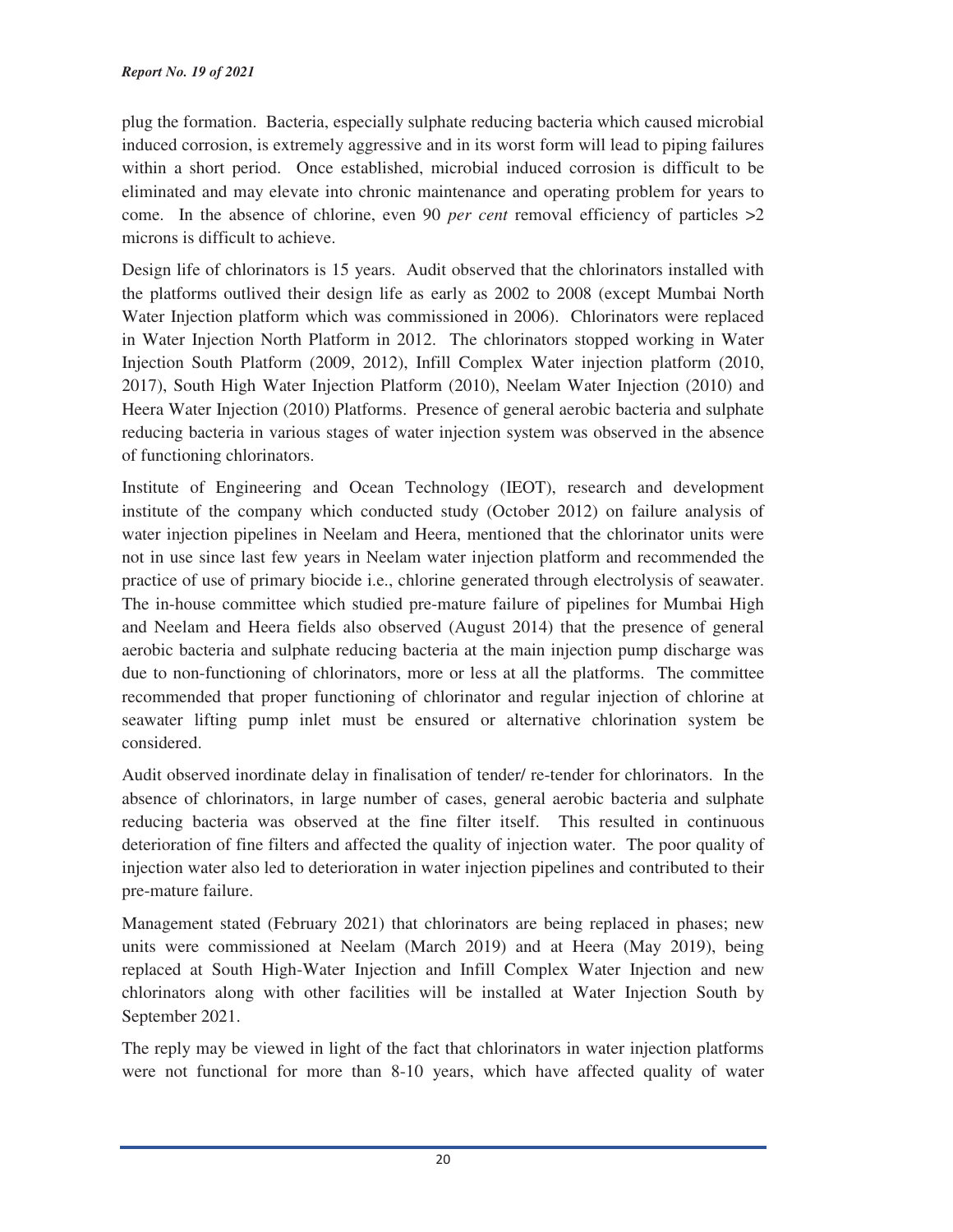injection. The company has fixed operational life of 15 years for replacement of chlorinator and should have taken timely action for its replacement.

# **4.9.2 Delay in revamping of other equipment**

The company had internally assessed 15-20 years as the estimated useful life of critical/ major equipment as per the equipment replacement policy of 2007.

In this regard, Audit observed that the policy was not adhered to and the equipment on the platforms were not functioning to the desired level due to prolonged use in the marine environment and ageing. Considering the lead period required for installation of any facility in an offshore platform, the proposals should be initiated much earlier. Delayed initiation of revamping process was observed indicating improper planning and lack of importance attributed to water injection. There were delays in replacement/ overhauling and in some cases, non-adherence to the recommended maintenance practices of OEM was observed. Meantime, condition of major systems and main equipment deteriorated and it was unsafe to continue its full-scaled operation. With reduced scale of operation at existing platforms along with safety constraints, the desired injection quantity/ quality envisaged for reservoir health maintenance to meet long term plans could not be achieved as depicted in table 4.2.

| <b>Platform</b>                                          | <b>Installed in and</b><br>completed 20<br>years | <b>Proposal initiated</b><br>(vear) and<br>approval (year) | Scheduled/<br>revised<br>completion | <b>Water injection equipment</b><br>failures in platforms                                                                                                                                                                                                                                                                                                                                                                                                                                                                                                              | <b>Consequent effect on</b><br>quantity/ quality                                                                                                                                                                                                                                                                                               |
|----------------------------------------------------------|--------------------------------------------------|------------------------------------------------------------|-------------------------------------|------------------------------------------------------------------------------------------------------------------------------------------------------------------------------------------------------------------------------------------------------------------------------------------------------------------------------------------------------------------------------------------------------------------------------------------------------------------------------------------------------------------------------------------------------------------------|------------------------------------------------------------------------------------------------------------------------------------------------------------------------------------------------------------------------------------------------------------------------------------------------------------------------------------------------|
| <b>South</b><br><b>High</b><br>Water<br><b>Injection</b> | 1994 and 2014                                    | 2009 and 2016                                              | 2019/2020                           | Frequent break down of<br>vacuum pumps and non-<br>availability of vacuum<br>pumps                                                                                                                                                                                                                                                                                                                                                                                                                                                                                     | Water<br>quality<br>parameters exceeded the<br>permissible<br>limits,<br>which affected<br>water<br>quality.<br><b>Quantity</b><br>pumped reduced from<br>2.37 lakh bwpd (2014-<br>15) to 1.66 lakh bwpd<br>$(2018-19).$                                                                                                                       |
| Water<br>Injection<br><b>South</b>                       | 1987 and 2007                                    | 2012<br>and<br>2019<br>(De-oxygenation)<br>tower revamped) | 2021                                | 4 Fine filters were not<br>functional.<br>of<br>Out<br>$\overline{4}$<br>vacuum pumps, 3 were<br>under downtime<br>during<br>entire audit period.<br>Out of 2 de-oxygenation<br>towers only 1 was used<br>while<br>other<br>(whose)<br>internals were damaged)<br>continuously<br>kept<br>was<br>under standby.<br>availability<br>System<br>of<br>booster pump was less than<br>50 per cent during 2018-19.<br>One booster pump was<br>under downtime since May<br>2015 (2 booster pumps)<br>slated to be installed only<br>by May 2021).<br>Against 5 main injection | Water<br>quality<br>exceeded<br>parameters<br>permissible<br>limits.<br>which affected<br>water<br>quality.<br>Drop<br>in<br>injection<br>quantity from 1.91 lakh<br>bwpd (2014-15) to 1.77<br>lakh bwpd (2018-19).<br>Capacity utilisation of<br>only 36.06 per cent.<br>Excessive<br>De-<br>oxygenation in injection<br>water upto 3565 ppb. |

|  |  |  | Table 4.2: Delay in revamping of equipment in water injection platforms and its impact |  |
|--|--|--|----------------------------------------------------------------------------------------|--|
|--|--|--|----------------------------------------------------------------------------------------|--|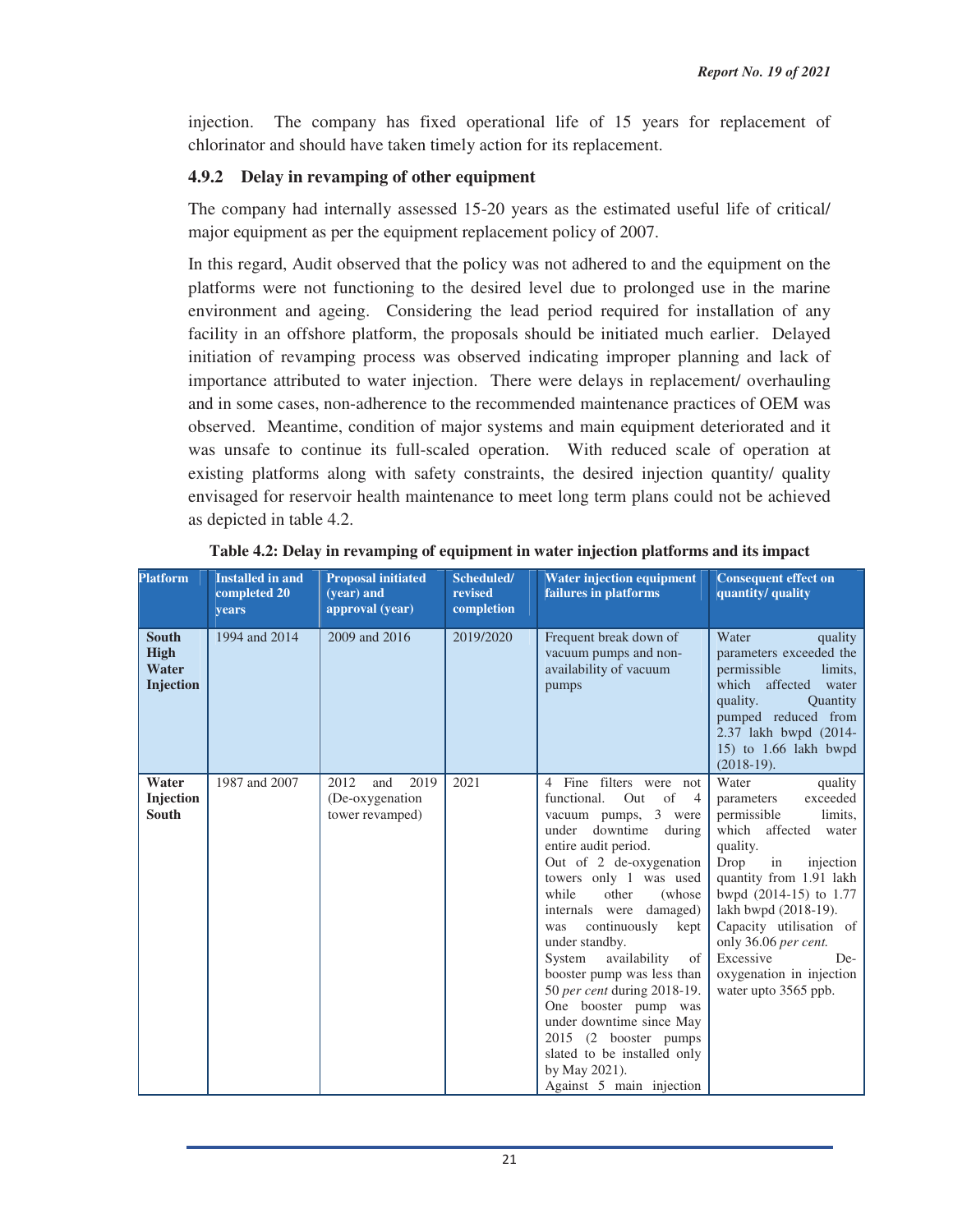| <b>Platform</b>                                       | <b>Installed in and</b><br>completed 20<br>years | <b>Proposal initiated</b><br>(year) and<br>approval (year)                                                             | Scheduled/<br>revised<br>completion                                                                                                                                                                                                    | <b>Water injection equipment</b><br>failures in platforms                                                                                                                                                                                                                                                                                                                                                                                                                                                                             | <b>Consequent effect on</b><br>quantity/ quality                                                                                                                                                                                                                                                                                                                    |
|-------------------------------------------------------|--------------------------------------------------|------------------------------------------------------------------------------------------------------------------------|----------------------------------------------------------------------------------------------------------------------------------------------------------------------------------------------------------------------------------------|---------------------------------------------------------------------------------------------------------------------------------------------------------------------------------------------------------------------------------------------------------------------------------------------------------------------------------------------------------------------------------------------------------------------------------------------------------------------------------------------------------------------------------------|---------------------------------------------------------------------------------------------------------------------------------------------------------------------------------------------------------------------------------------------------------------------------------------------------------------------------------------------------------------------|
|                                                       |                                                  |                                                                                                                        |                                                                                                                                                                                                                                        | pumps installed, 3 main<br>injection pumps were not<br>working<br>for<br>extended<br>period (more than 2 years).                                                                                                                                                                                                                                                                                                                                                                                                                      |                                                                                                                                                                                                                                                                                                                                                                     |
| <b>Infill</b><br><b>Complex</b><br>Water<br>Injection | 1988 and 2008                                    | 2010<br>$(De-$<br>oxygenation tower)<br>2011<br>$(De-$<br>and<br>oxygenation tower<br>and fine<br>filters<br>revamped) | 2015                                                                                                                                                                                                                                   | Even after revamping, the<br>system availability of de-<br>oxygenation tower and Fine<br>Filters was below<br>the<br>requirement.<br>Out of $2+1$<br>operation<br>philosophy, one booster<br>pump was not available for<br>operation during 2014 to<br>2017.<br>However, it was<br>maintained<br>standby<br><b>as</b><br>during October 2016 to<br>September 2017.<br>Total 3 main injection<br>pumps are required to cater<br>to the demand of water<br>injection, but only 2 main<br>injection pumps are in<br>operative condition. | Water<br>quality<br>exceeded<br>parameters<br>permissible<br>limits.<br>Average<br>capacity<br>utilisation<br>of<br>water<br>injection capacity was<br>only 42.96 per cent,<br>which<br>affect<br>water<br>injection quantity.                                                                                                                                      |
| Water<br>Injection<br>Heera                           | 1989 and 2009                                    | 2016<br>(Booster<br>Pump) and 2018<br>(Booster Pump)                                                                   | Main<br>Injection<br>Pumps yet to<br>be replaced.<br>De-<br>oxygenation<br>tower,<br>Fine<br>filters<br>revamped in<br>Sept<br>2019.<br>All<br>booster<br>pumps<br>are<br>under<br>replacement.                                        | Even after revamp of De-<br>oxygenation tower towers,<br>Main Injection Pumps lack<br>capacity<br>to<br>handle<br>additional capacity.<br>Frequent failures/ tripping<br>in booster pump and main<br>injection pump.                                                                                                                                                                                                                                                                                                                  | Shortfall in achieving<br>water injection targets of<br>Heera by 30 to 57 per<br>cent.<br>Quality<br>of<br>water,<br>especially<br>dissolved<br>oxygen (upto 800 ppb<br>levels) particle count,<br>residual sulphite levels<br>could not be maintained.<br>Chemical dosing was<br>not adequate resulting in<br>failure to maintain the<br>quality norms of injected |
| Water<br>Injection<br><b>Neelam</b>                   | 1994 and 2014                                    |                                                                                                                        | 3<br>booster<br>pumps<br>replaced<br>in<br>Nov 2018.<br>2 main<br>injection<br>pumps to be<br>replaced in<br>2021.<br>3<br>seawater<br>lift<br>pumps<br>under<br>replacement.<br>Chemical<br>dosing pump<br>planned for<br>replacement | Main Injection Pumps were<br>not delivering as per their<br>design capacity.<br>Frequent failures/ tripping<br>in booster pump and main<br>injection pump. Against<br>design philosophy of $2+1$ ,<br>only one booster pump was<br>operated.<br>Even reporting of system<br>availability is not reliable.<br>Lack of monitoring of<br>chemical dosing pumps as<br>'data not captured'.                                                                                                                                                | water.<br>Only one main injection<br>pump in operation in<br>Neelam from February<br>Achievement<br>2018.<br>against<br>redevelopment<br>plan targets by Neelam<br>was 48 per cent (2018-<br>19).                                                                                                                                                                   |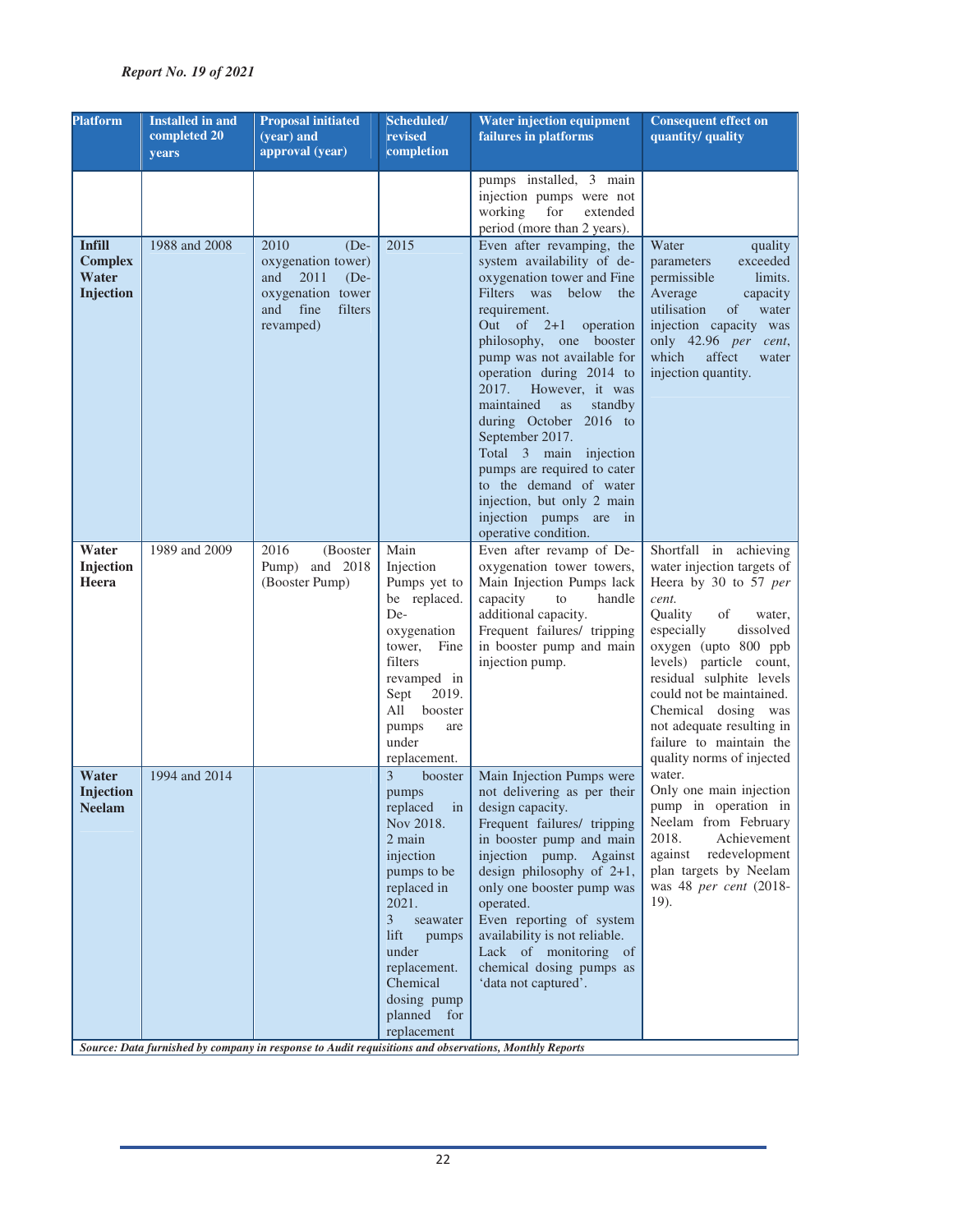Management attributed (February 2021) operational reasons and capital intensive nature of the projects for delay in revamping and stated that revamping is a regular ongoing process and the company has replaced/ revamped/ modified many equipment under various projects. It further stated that replacement/ revamping of aged equipment had resulted in improvement in quantity and quality of injected water. Management further added that the tripping is expected to be significantly reduced in view of revamping/ replacement of equipment.

Management response needs to be seen in light of the fact that the age of facilities exceeded the accepted age norms by many years resulting in failures/ inefficiencies of aged equipment and ineffective operation. Timely action would have avoided deficiencies in water injection operations.

### *Recommendation No. 6*

*The company should timely initiate proposals for overhauling and replacement/ revamping to ensure system availability. Also, Original Equipment Manufacturer recommendations for maintenance practices should be adhered to.*

#### **4.10 Overhauling of critical water injection equipment**

A reference is invited to CAG Report 20 No. 8 of 2006, wherein *inter alia,* Audit commented on delay in carrying out overhaul of critical equipment and recommended that

the company should follow OEM norms for overhauling. The Management accepted the Audit observation and cited procedural delays. During the current Audit, it was observed that the company has been following its overhaul norms for main injection pumps, booster pumps and seawater lift pumps which is less stringent than the norms prescribed by the OEM.

Audit observed that overhauling continued to be

delayed in large number of critical/ major equipment even after considering own norms. As of February 2020, 52 *per cent* of critical/ major water injection rotary equipment in Mumbai High were overdue for overhaul. This indicated that despite the assurance provided in the Action Taken Note to the earlier Audit Report, non-adherence to the timely overhauls continued in large number of cases.

Also approval for specific extension to overhaul schedule from the competent authority was not obtained. Even where overhaul was done, it was much after the equipment attaining recommended norm prescribed by the OEM. Few such deficiencies are detailed below:

<sup>&</sup>lt;u> 1989 - Johann Stein, mars ar breithinn ar chuid ann an t-</u> *20 CAG Report on 'Availability and utilisation of critical equipment of offshore installations in ONGC'.*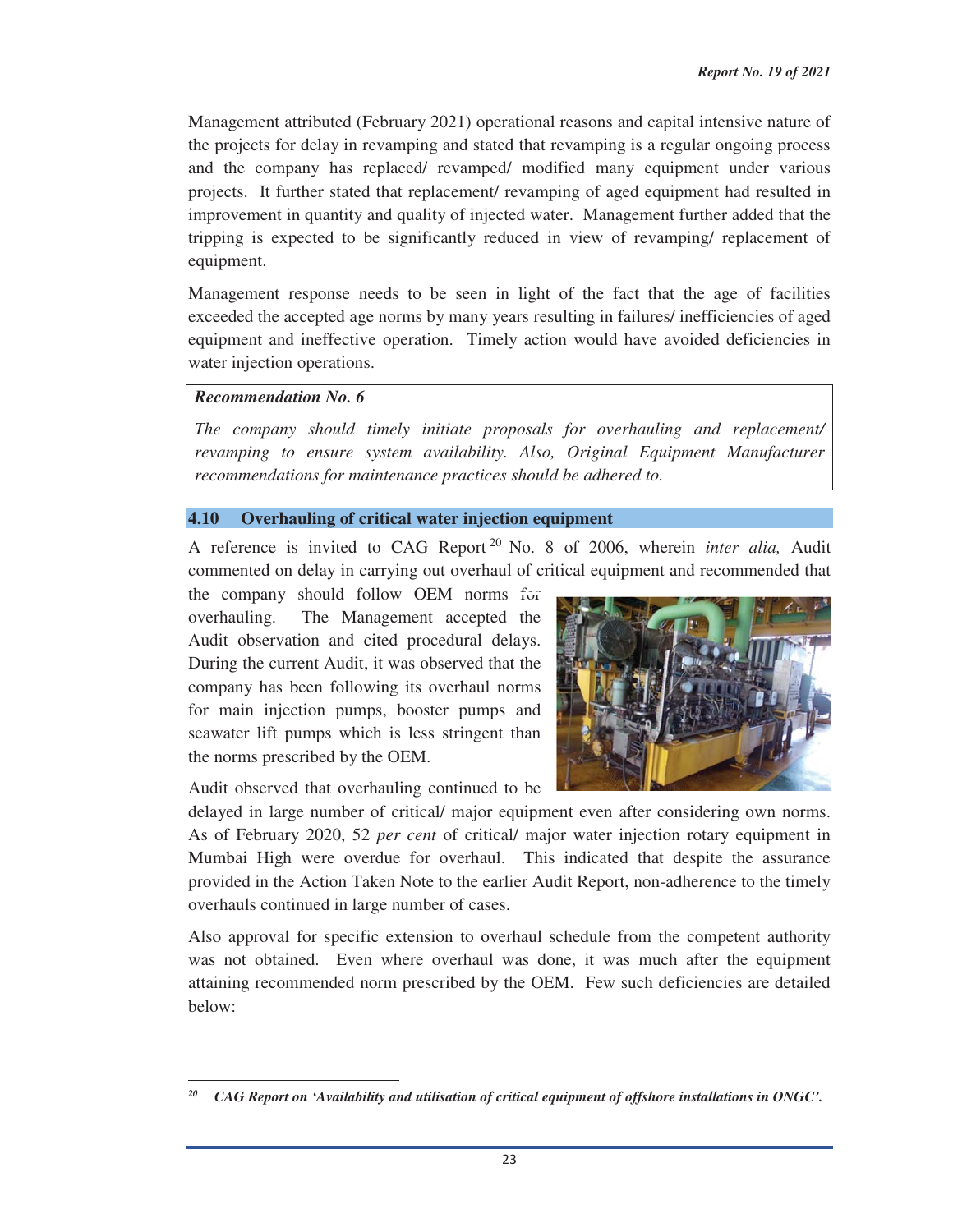#### *Report No. 19 of 2021*

a. Pumps were operated even after they were due for overhaul. There were instances where the pumps were sent for major repairs after frequent failures. In one case, the OEM had recorded that '*the unit has run substantially over the recommended overhaul period with damage that could have been prevented by following routine maintenance and monitoring of the unit'*. In view of extensive damage, equipment was declared (December 2019) beyond economical repair.

b. Certain pumps were shown as standby continuously and thereafter taken to repairs, thereby raising doubts on the reliability of equipment availability during the standby period in Neelam field.

c. There was considerable delay in initiating the proposals for overhauling (in some cases proposal for overhauling was initiated after the equipment ran more than the hours prescribed by original equipment manufacturer), approval and finalisation of tender for overhauling against the company norms. The average time lag between date of indent and actual completion of overhaul in Mumbai High was around 40 months<sup>21</sup>. Two main injection pumps at Neelam platform (out of four pumps) were at original equipment manufacturer workshop for four years.

d. Pumps which were overhauled/ major repaired, failed within few months of operation pointing out to the non-efficacy of such repairs.

e. At Neelam platform, only one main injection pump was operated against two required, when pumps were under overhaul for extended period or when more than one pump was sent for repair.

f. Equipment which outlived their design life were overhauled instead of getting them replaced based on assurance from OEM for additional running hours. However, failures/ tripping continued to adversely impact the deliverables and operational capacity even after overhauling.

Thus, there is lack of timely approach for maintenance/ overhauling of water injection equipment. CMD of the company had observed (April 2017) that overhaul of equipment is not being done after running stipulated hours, as contracts are not being awarded in time. CMD stressed that the overhaul be taken up without any delay to avoid loss of production due to process disruptions as a result of failure of such equipment.

Management/ Ministry stated (February 2021/ June 2021) that equipment can be operated, over and above the recommended period if all operating parameters are being maintained within limit. Actions are in place for overhauling of equipment/ replacement of pumps and are at different stages of implementation. The main injection pump which failed immediately after overhaul is under warranty repair.

Management reply needs to be seen in the context of tripping/ extended periods of nonavailability and multiple failures of the aged equipment. This led to non-achievement of required injection volumes planned. Replacement of equipment is also much delayed

<u> 1989 - Johann Stein, mars ar breithinn ar chuid ann an t-</u>

*<sup>21</sup> Average time taken for overhauling of critical equipment from the date the process started.*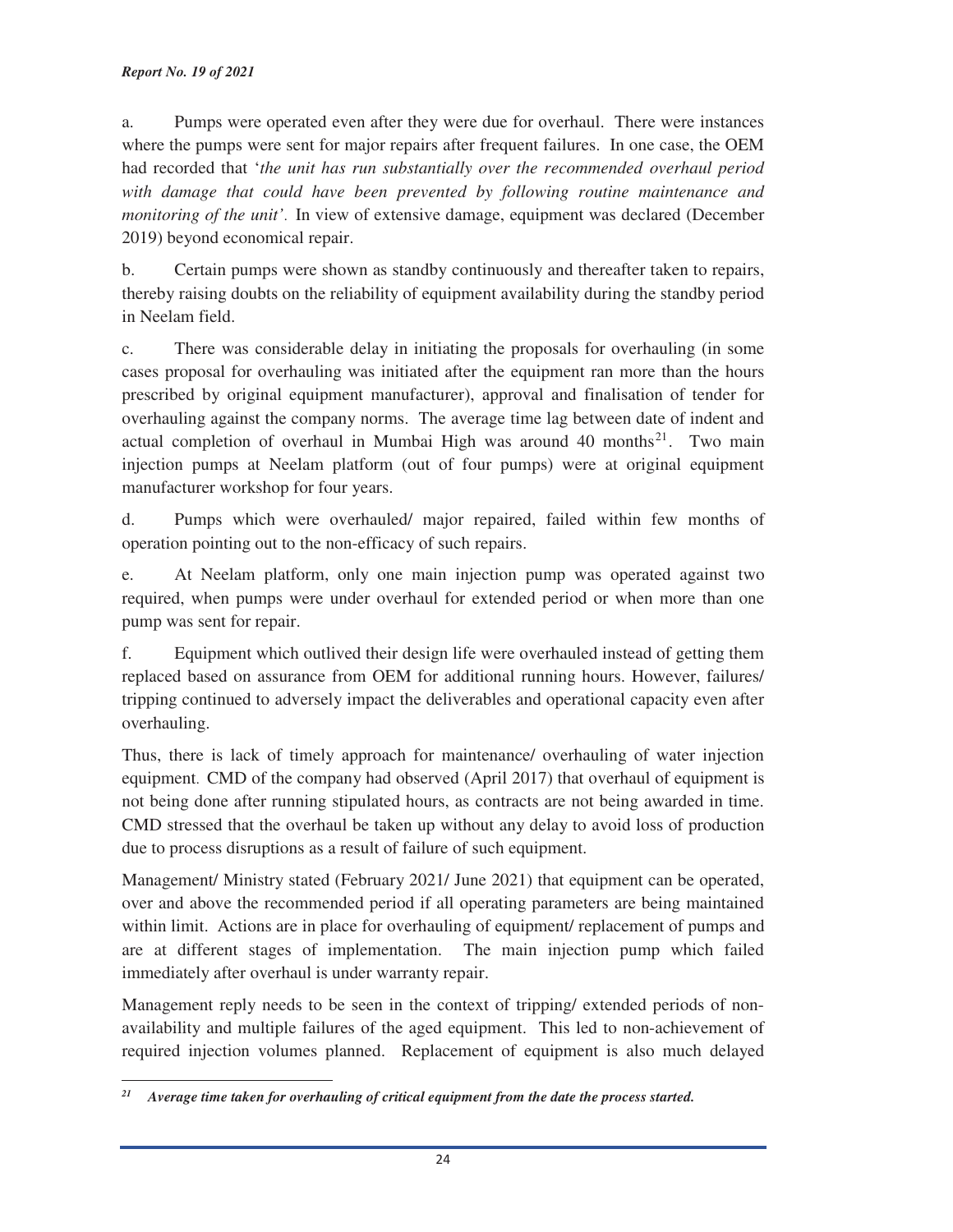leading to deficiencies in the operation. Management reply is silent on excessive time taken (average 40 months) for overhauling of the equipment, particularly in approval and finalisation of tender.

### *Recommendation No. 7*

*The Replacement policy needs a relook to ensure that the efficiency of the aged pumps is also considered when repair versus replacement decisions are taken.*

# **4.11 Tripping of water injection equipment**

Frequent tripping was observed in main injection pumps due to deteriorated condition of critical equipment, lack of effective maintenance/ overhaul and timely replacement. In Mumbai High, number of main injection pumps tripping in Infill Complex Water injection South High Water Injection and Water Injection South platforms was on higher side compared to other two platforms *viz*., Water Injection North and Mumbai North Water. This was due to delay in overhauling of main injection pumps which affected its system availability and resulted in loss of water injection. In Neelam and Heera, tripping of the main injection pumps was attributed to booster pump failures/ leakages and due to turbine generators tripping. There are multiple instances where only one main injection pump was available to maintain pressure. In case of Heera, most of the tripping was attributed to water injection line leakages.

Management/ Ministry stated (February 2021/ June 2021) that tripping is expected to significantly reduce going forward because of revamping/ replacement action taken for critical equipment and its peripherals.

Reply needs to be seen in the light of loss of water injection due to delayed revamping/ replacement action.

# **4.12 Summing up**

The company could not ensure timely replacement/ overhaul of water injection equipment. Many of the equipment had outlived their design operational life, which impacted the operational availability and reliability of the equipment. Chlorinators, one of the crucial equipment ensuring quality of water, were not functioning for more than eight years in many water injection platforms. Timely revamping of critical equipment was also not ensured after their mandated running hours prescribed by the OEM and the company prescribed running hours. This resulted in frequent failures/ tripping of the equipment affecting both quality and quantity of water injected in the reservoir. Discrepancies were noticed in manual reporting which made the equipment performance data unreliable. In addition, Plant Maintenance module in SAP was not properly used to monitor maintenance/ equipment performance levels. Thus, the water injection facilities were insufficient to meet the water injection requirements.